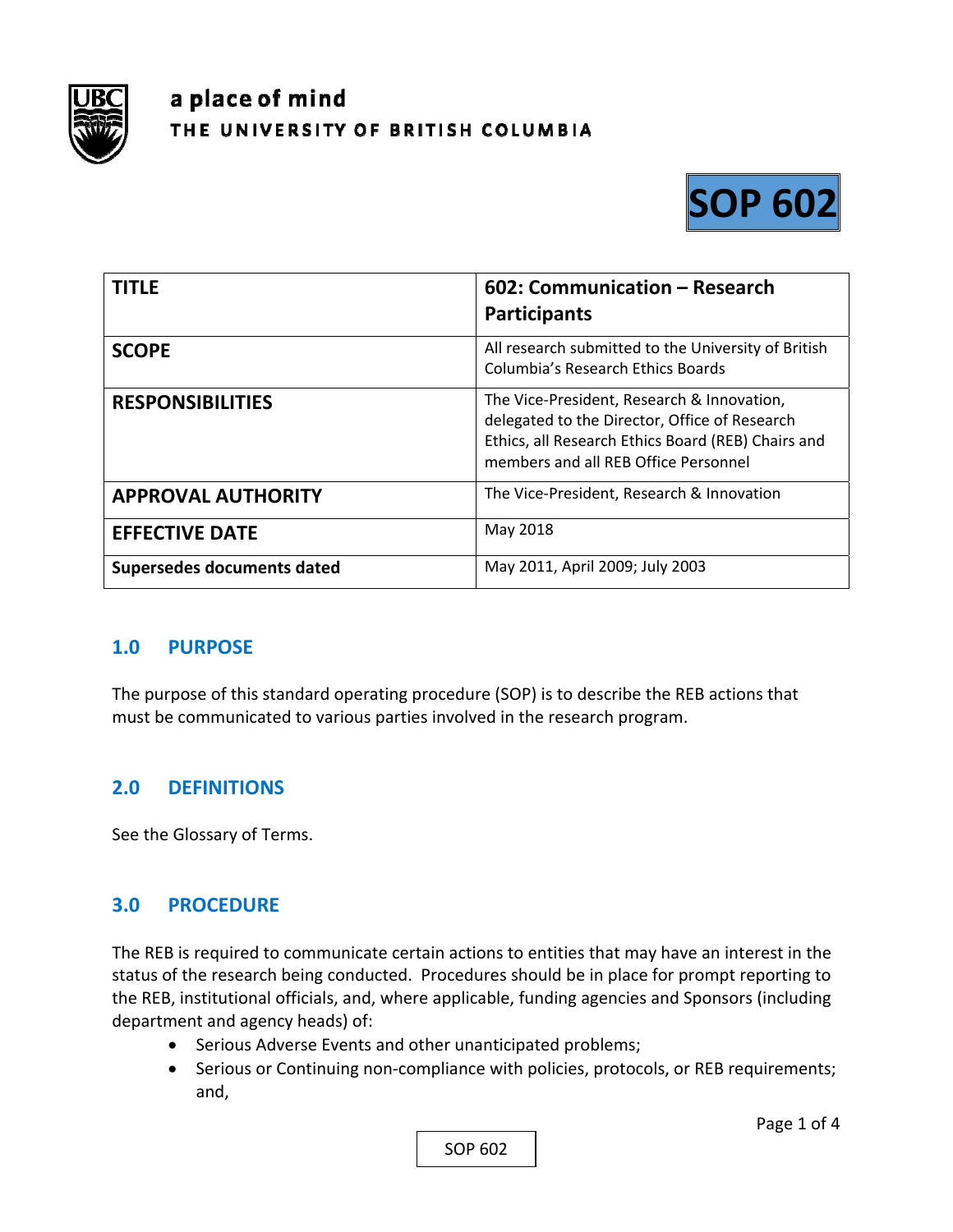• Suspension or termination of research.

The specific procedures for investigating and making determinations concerning these situations are addressed in SOPs 407 and 408.

## **3.1 Communication with Research Participants**

Research participants should be able to voice their concerns, questions and request information regarding their participation or potential participation in research, in confidence, to an informed individual on the REB or in the REB office.

- **3.1.1** Research participants are encouraged to contact (by telephone or in writing) the REB office with questions and concerns, using the contact information provided in the informed consent document(s). If requested, the identity of the participant will not be recorded or shared;
- **3.1.2** Each consent form approved by the REB must contain institutional contact information for participants who wish to discuss their rights as research participants and/or concern about the conduct of the study approved by the REB. Should the expressed concern warrant further consideration, the REB Chair and/or the Director, Office of Research Ethics may request an on‐site review of the study;
- **3.1.3**  The REB Office Personnel must document all communication with the research participant;
- **3.1.4**  The REB Office Personnel will communicate participant concerns to the REB Chair or designee;
- **3.1.5**  The REB Chair or designee works to resolve participant issues which may include a follow-up with the Researcher or the Researcher's supervisor or other organizational representative, and with appropriate federal agencies, as applicable;
- **3.1.6**  The REB Chair or designee documents all communication with the research participant and a record of this communication is maintained securely in the Office of Research Ethics file;
- **3.1.7** If a study is suspended or discontinued for safety reasons or for non-compliance, the REB may require the Researcher to inform study participants in writing of the reasons for study suspension or discontinuation and any actions which should be taken by the participant to ensure safety and health care continuity.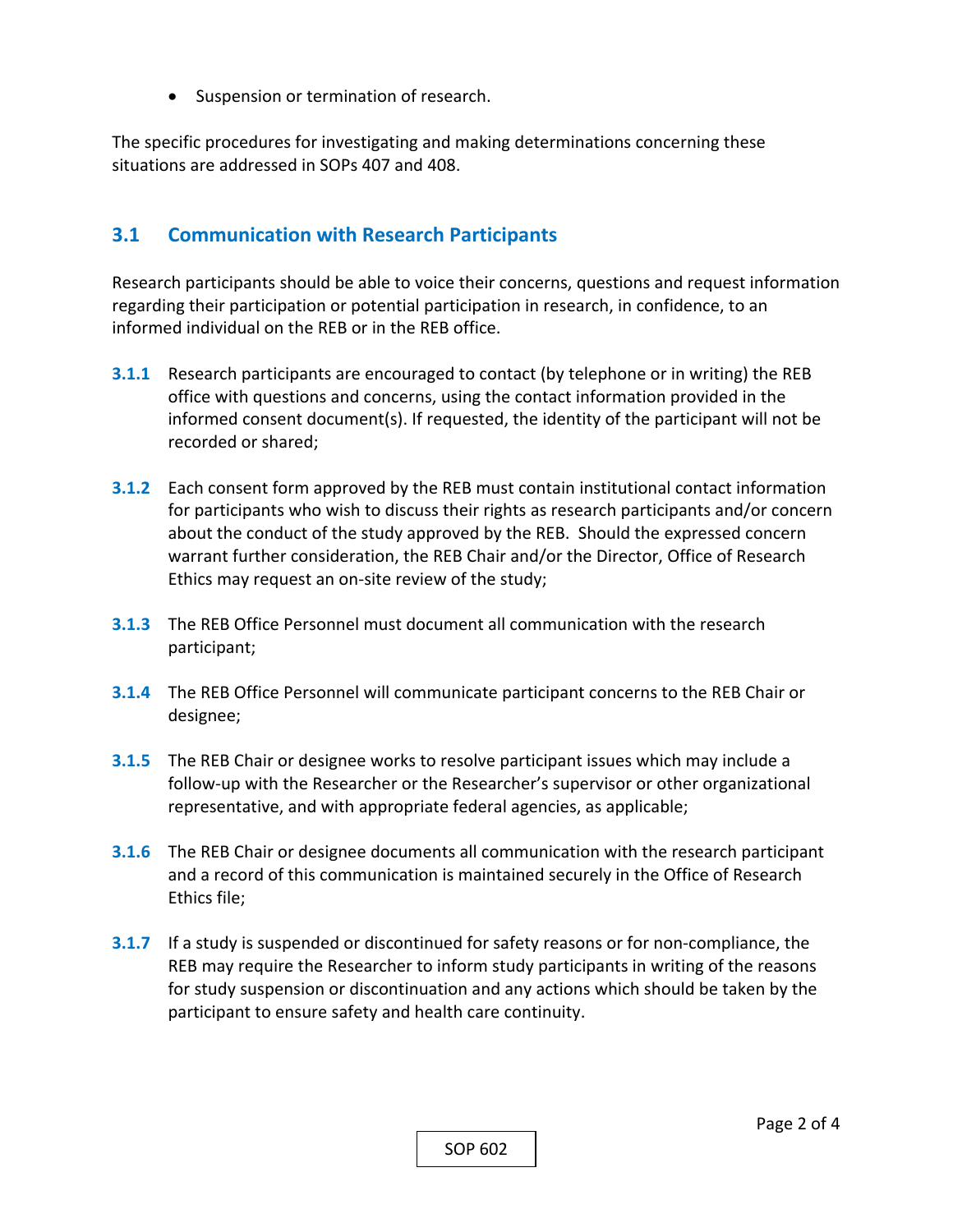#### **3.2 Communication to Others**

**3.2.1 Suspension of a study "for cause":** The REB will notify the Researcher's Department/Division Head, the Director, Office of Research Ethics and the Vice‐ President, Research & Innovation.

 If it is appropriate or required by contract, policy, or applicable regulations, the REB will also report the suspension to the study sponsor, the REBs at other institutions conducting the same study, and to applicable regulatory agencies<sup>1</sup> (e.g. Health Canada, U.S. Food and Drug Administration (FDA), or the Office for Human Research Protections (OHRP));

- **3.2.2 Finding of a material conflict of interest:** If the REB determines that a material conflict of interest exists which is likely or may be perceived as compromising the safety, well‐ being or rights of study participants, and if the REB and the Researcher cannot reach agreement on how the conflict of interest will be managed the REB Chair will inform the Researcher's Department/Division Head and, if applicable, the Vice‐President, Research & Innovation $2$ ;
- **3.2.3 Communication to Institutional Official of REB Actions:** Minutes of all UBC REB meetings will be prepared and maintained by the REBs and will be made available to appropriately authorized personnel  $3$ ;
- **3.2.4 U.S. Federally Funded Studies:** The REB Chair or designee will send notification of disapproval will be sent to both the investigator and sponsor for studies receiving support from the U.S. Federal Government, if the investigation does not meet appropriate regulatory criteria<sup>4</sup>. Similarly, if the REB determines that there is serious and continuing non‐compliance that presents significant or increased risk to research participants, the REB shall notify the applicable authorities in accordance with U.S. federal regulations. In accordance with SOP 404, the Principal Investigator is responsible for reporting serious adverse events and other unanticipated problems to the applicable regulatory authorities.

### **4.0 REFERENCES**

1. *U.S. Department of Health and Human Services – Title 45 Code of Federal Regulations Part 46 (45 CFR 46.103(b)(5)):* 

https://www.hhs.gov/ohrp/regulations‐and‐policy/regulations/45‐cfr‐46/index.html#46.103 *U.S. Department of Health and Human Services – Title 21 Code of Federal Regulations Part 56 (21 CFR 56.108(b)):*  https://www.accessdata.fda.gov/scripts/cdrh/cfdocs/cfcfr/CFRSearch.cfm?fr=56.108

2. *The Tri‐Council Policy Statement: Ethical Conduct for Research Involving Humans,* Article 13.3: http://www.pre.ethics.gc.ca/eng/policy‐politique/initiatives/tcps2‐eptc2/chapter13‐chapitre13/#toc13‐1b